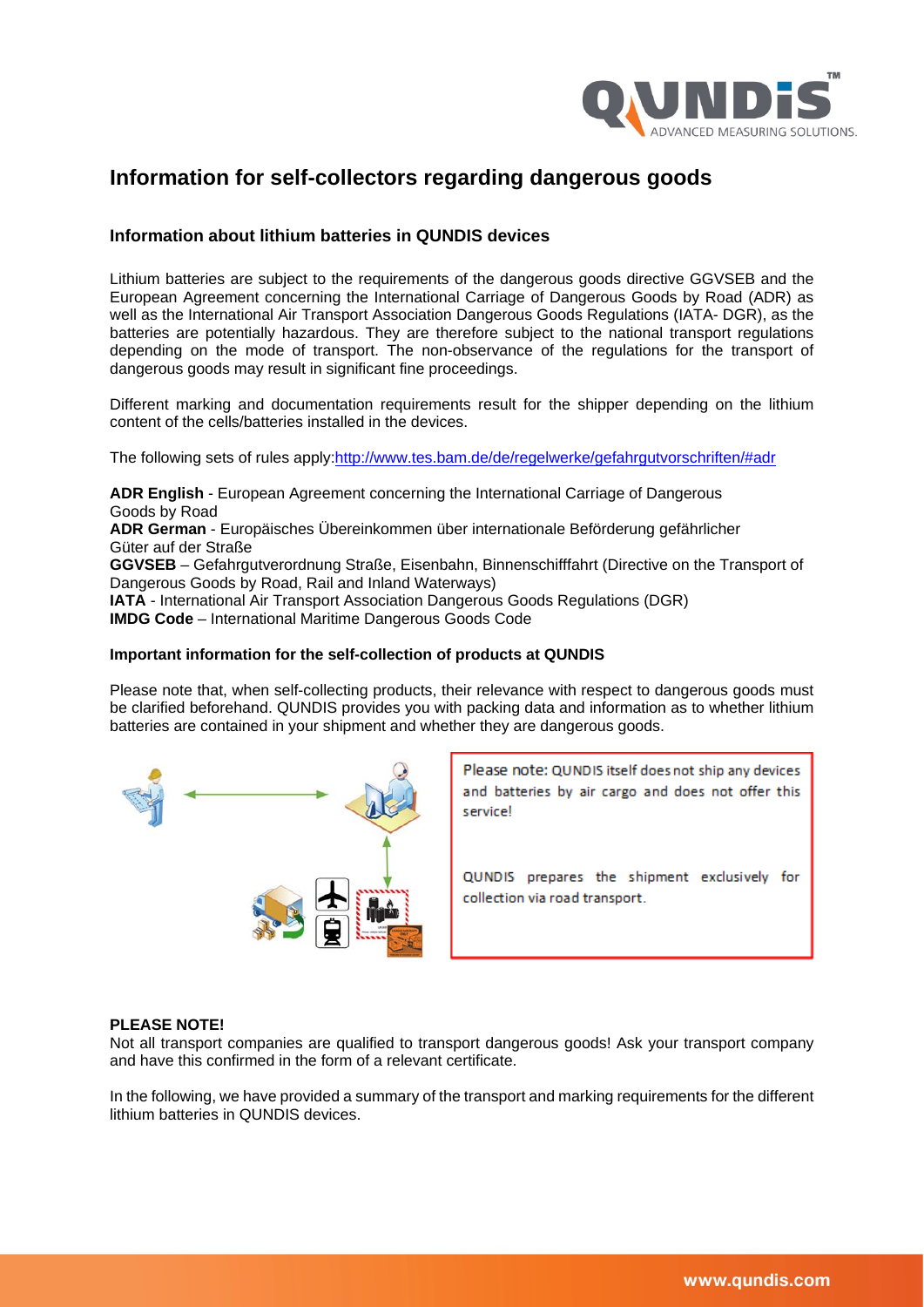

#### **Release criteria for lithium batteries/cells**

Batteries are subject to transport regulations depending on the mode of transport. However, most QUNDIS lithium batteries in the product catalogue are released from the hazardous goods regulations if they meet the following requirements:



Overview of dangerous goods relevance for road transport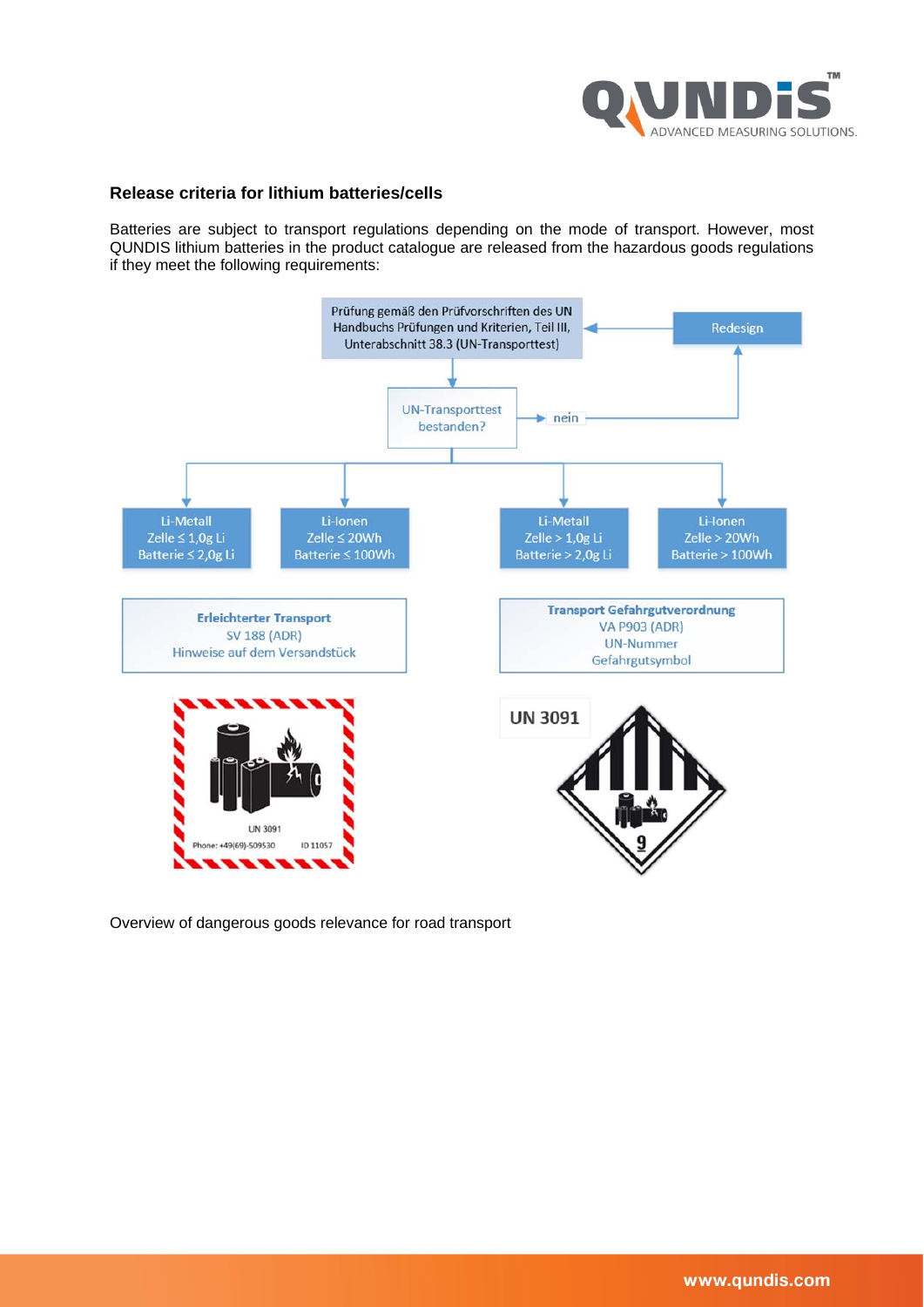

| Transport regulation for devices with Li batteries |
|----------------------------------------------------|
| (lithium content cell < 1 g, battery < 2 g)        |

| QUNDIS product     | Name                                                        | Lithium per cell [g] |
|--------------------|-------------------------------------------------------------|----------------------|
| $WFx3x.*$          | Qwater (Volu3)                                              | 0.3                  |
| WFZ.BW*            | Battery replacement packet Megatron2                        | 0.6                  |
| WFZ.PS*            | Triggering tool for radio telegrams                         | 0.3                  |
| WFZ16.DM*          | Add-on radio module Deltamess                               | 0.3                  |
| <b>WFZ16.WG*</b>   | Add-on radio module for water devices                       | 0.3                  |
| $WFZ16.AL*$        | Add-on radio module Allmess                                 | 0.4                  |
| WFZ16.EL*          | Add-on radio module Elster                                  | 0.4                  |
| RWM5*              | Add-on radio module Modularis                               | 0.4                  |
| WTX16.232*         | Network node, radio 868MHz network network<br>connection    | 0.6                  |
| <b>WTX16.MOD-1</b> | Gateway GSM and GPRS external antenna<br>network connection | 0.6                  |
| AEW <sub>3</sub> * | Impulse adapter                                             | 0.6                  |
| $HCA5*$            | <b>Qcaloric heat cost allocator</b>                         | 0.3                  |
| HMC5*/HMR5*        | <b>Oheat heat meter</b>                                     | 0.6                  |
| $MHM5*$            | M-bus module for Q heat 5 QUN                               | 0.4                  |
| WME5*              | QWATER5.5                                                   | 0.6                  |
| $WMM5*$            | Mech, water meter with installed add-on radio module        | 0.4                  |
| <b>SDT5003xxx</b>  | Osmoke 5.5 AMR-WB-S/C Qundis                                | $2 \times 0.65$      |
| SDT5ZZ3xxx         | Smoke detector standalone - Hekatron Genius H-N             | 0.65                 |
| SDT5ZZ20xxx        | Smoke detector standalone - Pyrexx PX-I (V3)                | 0.6                  |
| <b>FBCRAA/KS</b>   | Battery - Lithium- CRAA with cable and plug                 | 0.6                  |
| <b>FBR0018</b>     | Battery_Saft_AA_Qnode5-LS14500_QUN                          | 1                    |
| RML5Q206xxx        | Q log 5.5 (lithium-ion cell)                                | 4.9 Wh               |

### **1.1 Aeroplane: Transport of devices with batteries (lithium content cell < 1 g, battery < 2 g)**



Net quantity of Li batteries per package < 5 kg; no marking for packet with max. 2 installed batteries. Note! Shipments with non-marked packets may consist of a **maximum of two packages!**

The transport company must be informed that lithium metal batteries are to be transported. This must be noted on the consignment note.

**QUNDIS products may not be carried onto passenger aircraft!**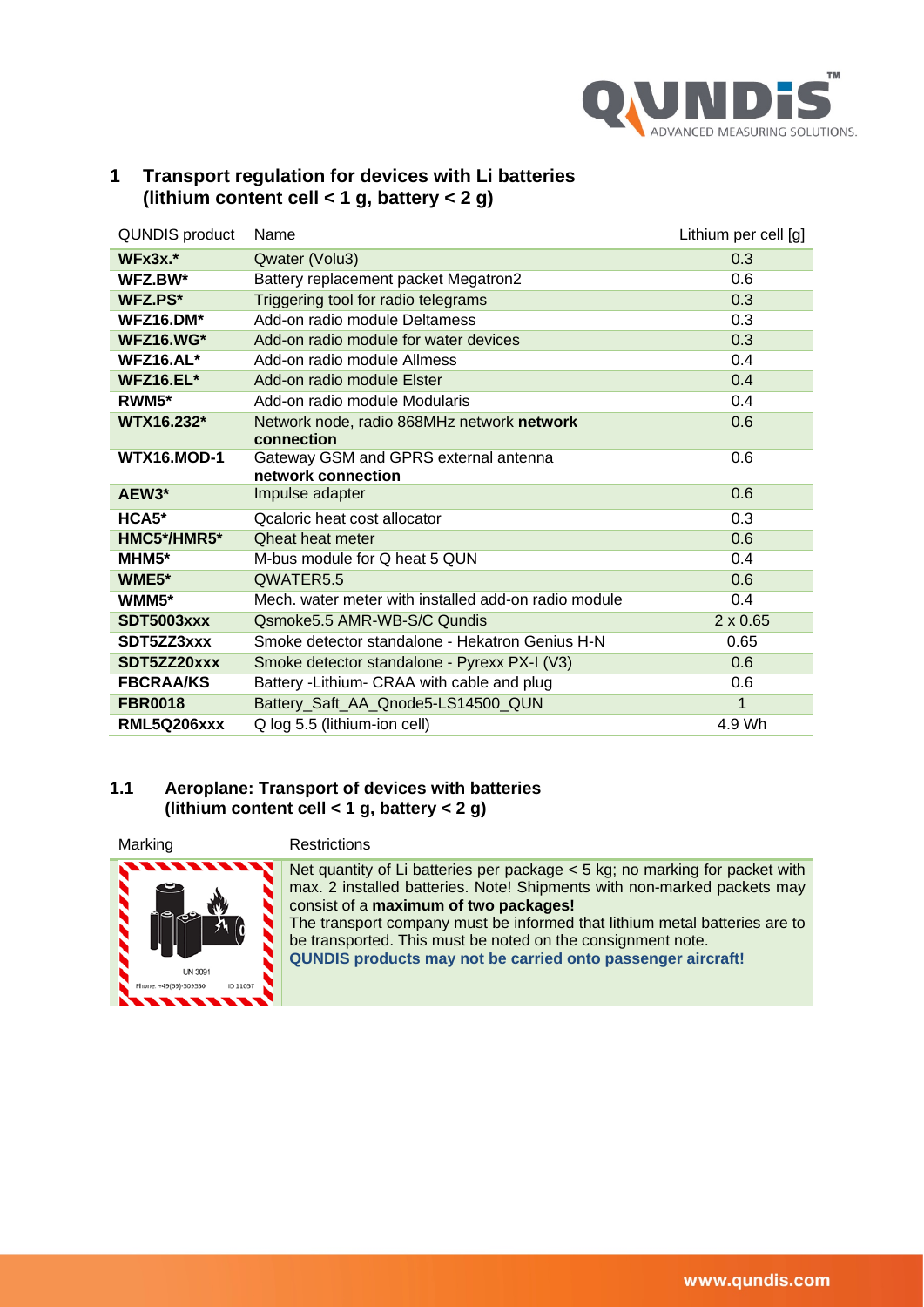

#### **1.2 Road and rail: Transport of devices with batteries (lithium content cell < 1 g, battery < 2 g)**

| Marking                                             | Restrictions                                                                                                                                       |
|-----------------------------------------------------|----------------------------------------------------------------------------------------------------------------------------------------------------|
| حته<br>UN 3091<br>Phone: +49(69)-509530<br>ID 11057 | Note!<br>The transport company must be informed that lithium metal batteries are to<br>be transported. This must be noted on the consignment note. |

## **2 Transport regulation for devices with Li batteries (lithium content cell > 1 g, battery > 2 g)**

Some QUNDIS devices are equipped with lithium metal batteries whose lithium content is greater than 2 g. There is no exemption for these devices.

| <b>QUNDIS product</b>  | Name                                 | Lithium per cell [g] |
|------------------------|--------------------------------------|----------------------|
| RNN <sub>5</sub> xxx   | Q node 5                             | 4.5                  |
| WTT16xxx               | Network node radio 868MHz battery    | 4.4                  |
| R20xxx, R21xxx, R28xxx | Calculator unit for split heat meter | 3.5                  |
| rcu4xxx                | Data collector                       | 10                   |
| RNG5xxx                | QGateway5                            | $2 \times 10$        |

## **2.1 Aeroplane: Transport of devices with batteries (lithium content cell > 1 g, battery > 2 g)**

Marking **Restrictions** Maximum quantities: **ARGO AIRCRAFT** Lithium metal per device: 12 g per cell and 500 g per battery Batteries per package without device weight: cargo aircraft up to 35 kg **QUNDIS products may not be carried onto passenger aircraft!** Transport only in original QUNDIS packaging! Note! FORBIDDEN IN PASSENGER AIRCRAF Only approved packaging may be used - Packaging Regulation 970 (Approval number) The transport company must be informed that lithium metal batteries are to be transported. This must be noted on the consignment note. **Transport document** for the transport of packages by air transport in 9 accordance with the applicable IATA-DGR (Annex II)**IIN 3091** Lithium metal batteries contained in equipment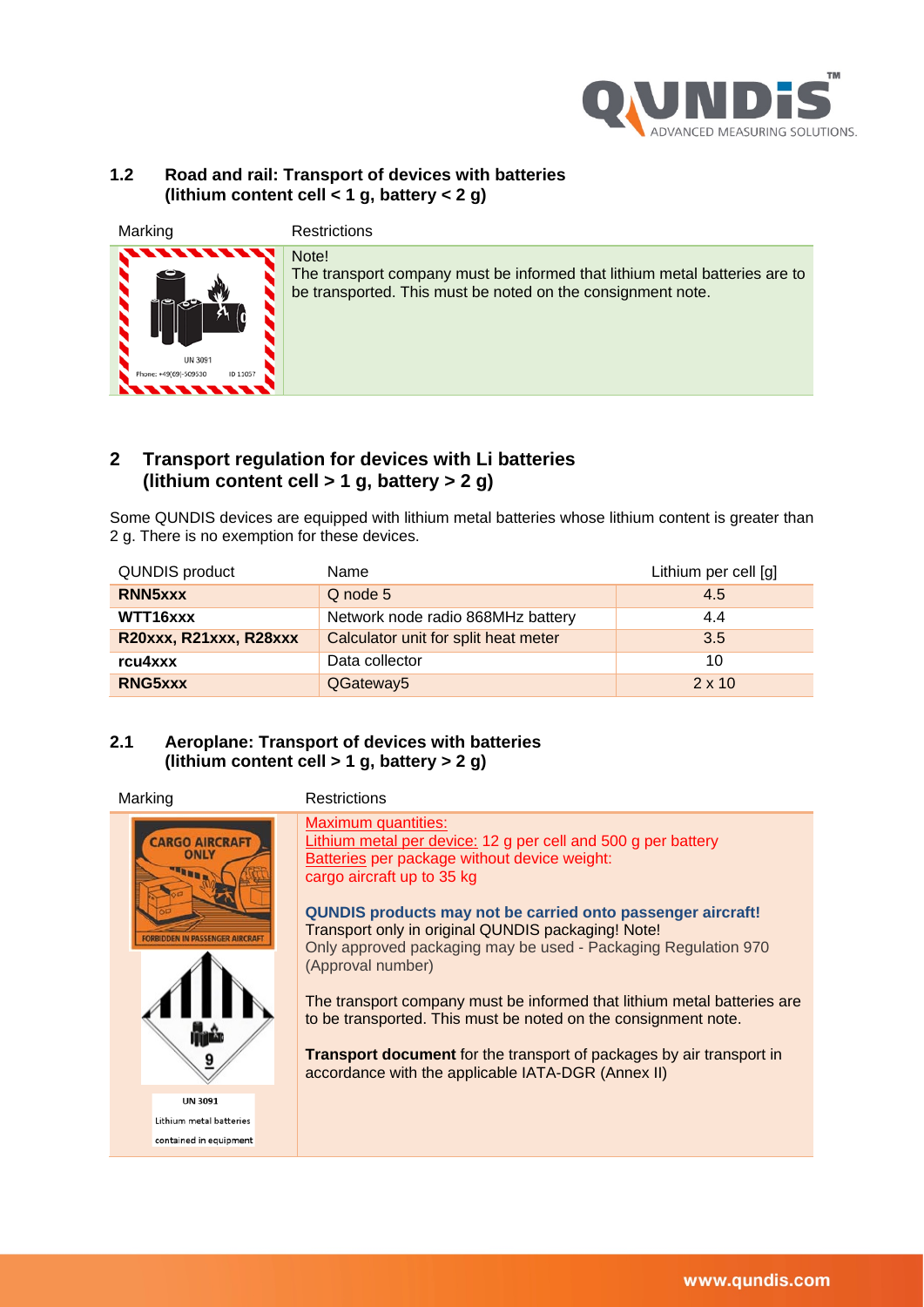

### **2.2 Road and rail: Transport of devices with batteries (lithium content cell > 1 g, battery > 2 g)**

| Marking                 | <b>Restrictions</b>                                                                                                                                                                                                                                                                                                             |
|-------------------------|---------------------------------------------------------------------------------------------------------------------------------------------------------------------------------------------------------------------------------------------------------------------------------------------------------------------------------|
|                         | Transport only in original QUNDIS packaging<br>Note!<br>The transport company must be informed that lithium metal batteries are<br>to be transported. This must be noted on the consignment note.<br>Transport document for the transport of packages by air transport in<br>accordance with the applicable IATA-DGR (Annex II) |
| <b>UN 3091</b>          | Observe load securing requirements!                                                                                                                                                                                                                                                                                             |
| Lithium metal batteries |                                                                                                                                                                                                                                                                                                                                 |
| contained in equipment  |                                                                                                                                                                                                                                                                                                                                 |

## **3 Transport regulation for individual lithium batteries for battery replacement (lithium content > 2 g)**

| Lithium metal batteries | Name                             | Lithium content per cell [g] |
|-------------------------|----------------------------------|------------------------------|
| <b>WTZ.BAT</b>          | Replacement battery network node | 3.8                          |

## **3.1 Aeroplane: Transport of batteries (lithium content cell greater than 1 g, battery greater than 2 g)**

| Marking |                                                                                  | <b>Restrictions</b>                                                                                                                                                                                                                                                                |
|---------|----------------------------------------------------------------------------------|------------------------------------------------------------------------------------------------------------------------------------------------------------------------------------------------------------------------------------------------------------------------------------|
|         | <b>UN3090</b><br>Lithium metal Batteries<br><b>CARGO AIRCRAFT</b><br><b>ONLY</b> | Ban on carrying onto passenger aircraft!<br>The following applies for cargo aircraft:<br>35 kg for Cargo Aircraft Only shipments<br><b>Transport document</b> (shipper's declaration) for the transport of<br>packages by air transport in accordance with the applicable IATA-DGR |
|         | ORBIDDEN IN PASSENGER AIRCRAI                                                    | Specification on the delivery note that lithium metal batteries are<br>contained – remains on the goods or must be carried<br>Note!<br>Only approved packaging (Packaging Group II) may be used -                                                                                  |
|         |                                                                                  | Packaging Regulation 968 (Approval number)<br>The transport company must be informed that lithium metal batteries<br>are to be transported. Observe the instructions of the transport<br>company!                                                                                  |
|         |                                                                                  |                                                                                                                                                                                                                                                                                    |

No battery returns to QUNDIS. QUNDIS itself does not ship any batteries by air cargo and does not offer this service!